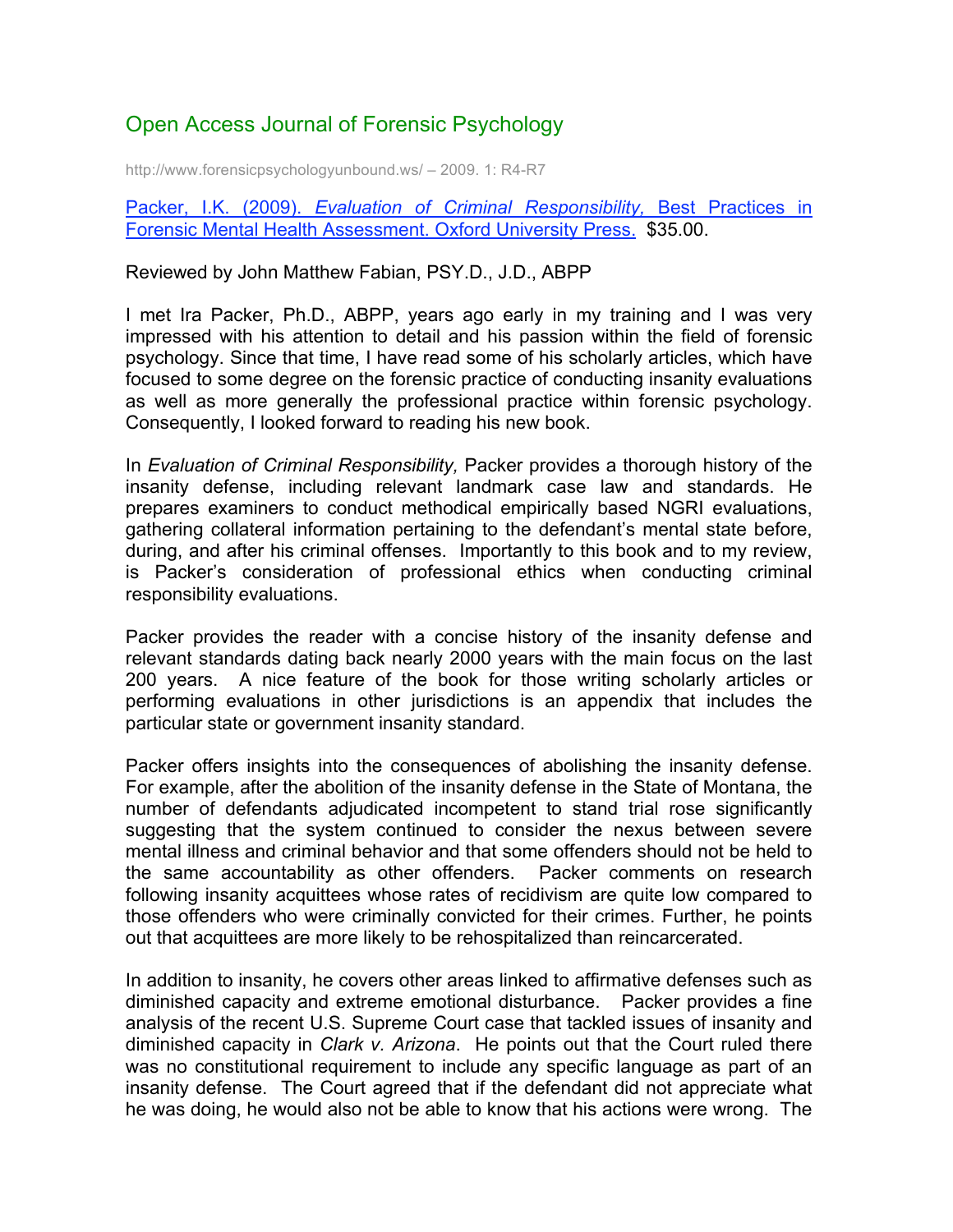'nature and quality' prong was deemed not to add anything substantive to the insanity criteria. When considering diminished capacity, *Clark* was only able to produce lay rather than expert testimony as to his specific intent to kill a police officer, and ultimately the Court's opinion restricted forensic-mental-health-expert testimony.

Throughout the book Packer emphasizes that a finding of not guilty by reason of insanity is a moral and legal issue rather than a psychological or psychiatric one. Packer provides the reader with valuable information to be considered when taking on a case to evaluate for insanity. For example, he emphasizes the importance of considering the ramifications of a defendant's self-report (often confession of a past crime) during an insanity evaluation. Specifically, he considers  $5<sup>th</sup>$ Amendment and ethical issues that a forensic examiner must be mindful of during an examination of an offender's mental state at the time of an offense(s). He offers case law that provides insight into the issues of defendant self-incrimination and premature sharing of information by a prosecution expert to a prosecutor regarding the defendant's self-report of his offense. He highlights the attorney-client-privilege nature of a defendant's self-report to a defense expert and he encourages the forensic examiner always to be aware of the laws and criminal rules of procedure in the jurisdiction in which he or she practices. Throughout the book Packer considers examiner styles in obtaining information, i.e., confrontational style.

*Evaluation of Criminal Responsibility* flows into the preparation of the NGRI evaluation. Packer focuses on ethical issues such as competency and experience to be an expert witness in such a case. He is mindful of attorney bias in forensic evaluations and recommends that an expert not thoroughly discuss his or her opinion with an attorney until a thorough evaluation is completed. He also considers the ethical issues of taking on a case with multiple roles, such as consultant and expert, and how the expert must always strive to be objective when such issues arise.

Packer is always attentive to ethical factors, including informing all parties of the nature and purpose of the examination and that the information obtained during the investigative evaluative process is not confidential. He also cites case law pertaining to the rights of a defense attorney to be present during an insanity interview.

The hallmark of an insanity evaluation is collecting collateral data that provides information about the defendant's functioning and mental state around the time of the offense. Packer has an entire chapter titled "Data Collection." He is thoughtful of not only the need to be exhaustive in one's search for collateral data, but also to confront the defendant about discrepancies in information and symptoms he reports, as this is not a therapeutic evaluation, but rather a forensic examination. He also discusses evidence-based issues regarding admissibility in court. For example, Packer discusses third-party data and whether the information an expert gleans from interviews with third parties can be used in court to establish insanity.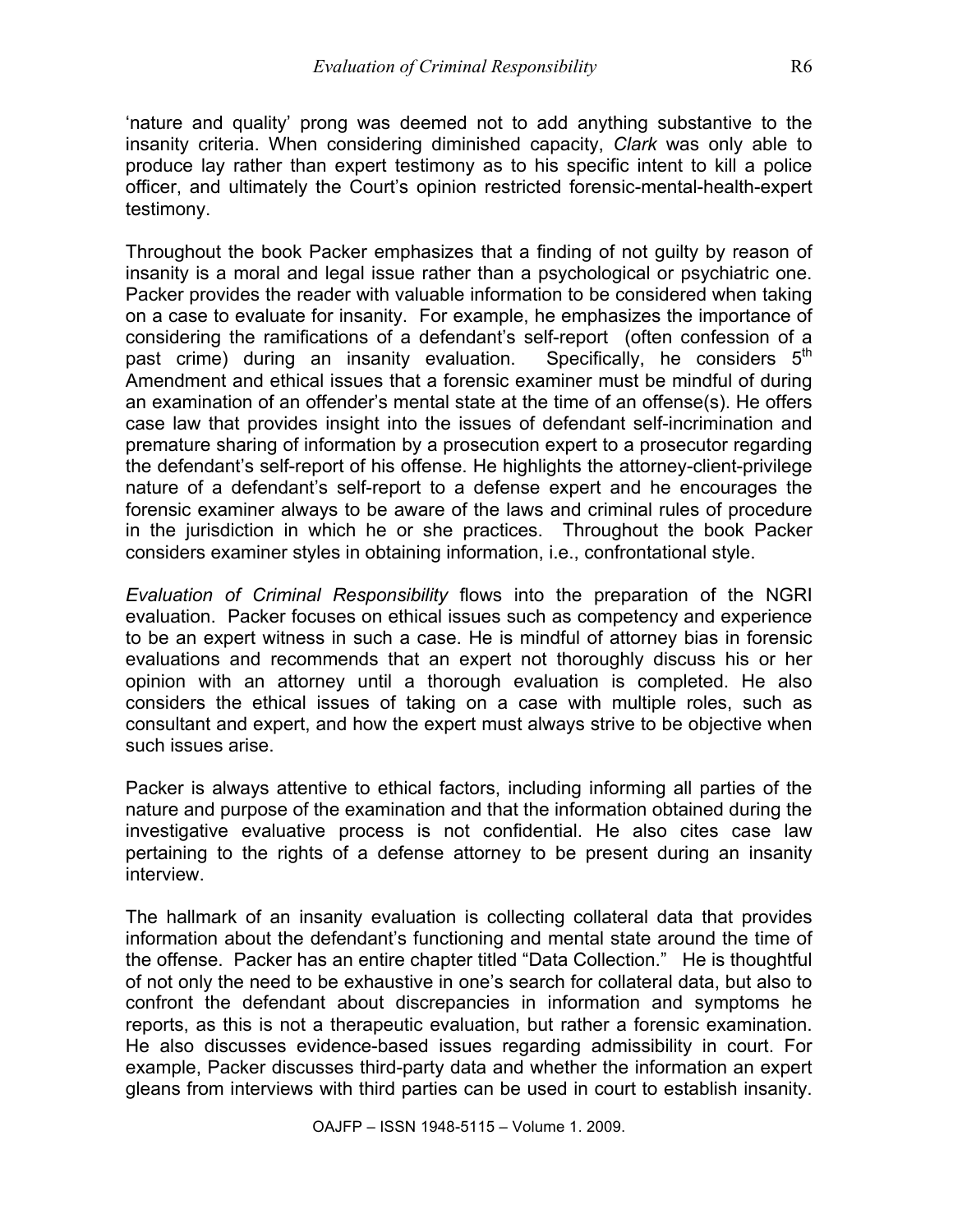He also raises the point that an expert should be conservative with his choice of considering a defendant's unadjudicated past criminal behavior, and that it should be used if it offers valuable information regarding the defendant's mental status at the time of the offense.

Packer offers some thoughts about the use of psychological testing in NGRI evaluations. He lists some survey studies amongst psychologists who conduct NGRI evaluations and whether they use psychological testing or not and what tests they do employ. He recommends that examiners conducting NGRI evaluations consider psychological testing relevant to the issue of criminal responsibility, tests that are reliable and valid, and appropriate for the population being examined. Specifically to NGRI evaluations, he focuses on the Rogers Criminal Responsibility Assessment Scales and notes that the external validity of the RCRAS has never been established. Packer encourages the examiner to use the RCRAS as a model or template to consider the defendant's symptoms and to integrate data into an analysis relevant to the particular insanity legal criteria.

Packer analyzes the roots of a defendant's criminal behavior concerning symptoms of mental illness and whether these symptoms are related to the offense and if so, whether there is a direct or indirect relationship. He instructs forensic examiners to test rival hypotheses as to the cause of an offender's criminal behavior and not to assume that, just because the defendant had symptoms of mental illness at the time of the offense, these symptoms were the cause of the crime(s).

Packer formally takes on the issue of knowledge of wrongfulness when conducting NGRI evaluations. He stresses that experts not rely too much on the defendant's beliefs about what they think wrongfulness currently means during the evaluation. Although this information should not be ignored, the insanity evaluation's focus is the defendant's mental state at the time of the offense and not the defendant's mental state during the evaluation. He offers valuable insight and case law regarding moral versus legal wrongfulness and points out that most jurisdictions recognize both types; however, when considering moral wrongfulness, most jurisdictions have not distinguished between objective and subjective wrongfulness. Packer uses case law addressing wrongfulness to inform examiners of the importance of being an aid to the trier of fact in understanding how the defendant's psychiatric symptoms impact on his or her reality testing and capacity to reason regarding moral and legal statutes of insanity.

Finally, Packer provides the reader with recommendations on how to write the insanity report and testify to its findings. He encourages evaluators to address the relationship of psychiatric symptoms to each of the criminal offenses in cases with multiple charges. Although he acknowledges that the field of forensic psychology and psychiatry is conflicted in its practice in offering ultimate-opinion testimony in NGRI evaluations, he discourages such opinions when there is insufficient data to support the opinions.